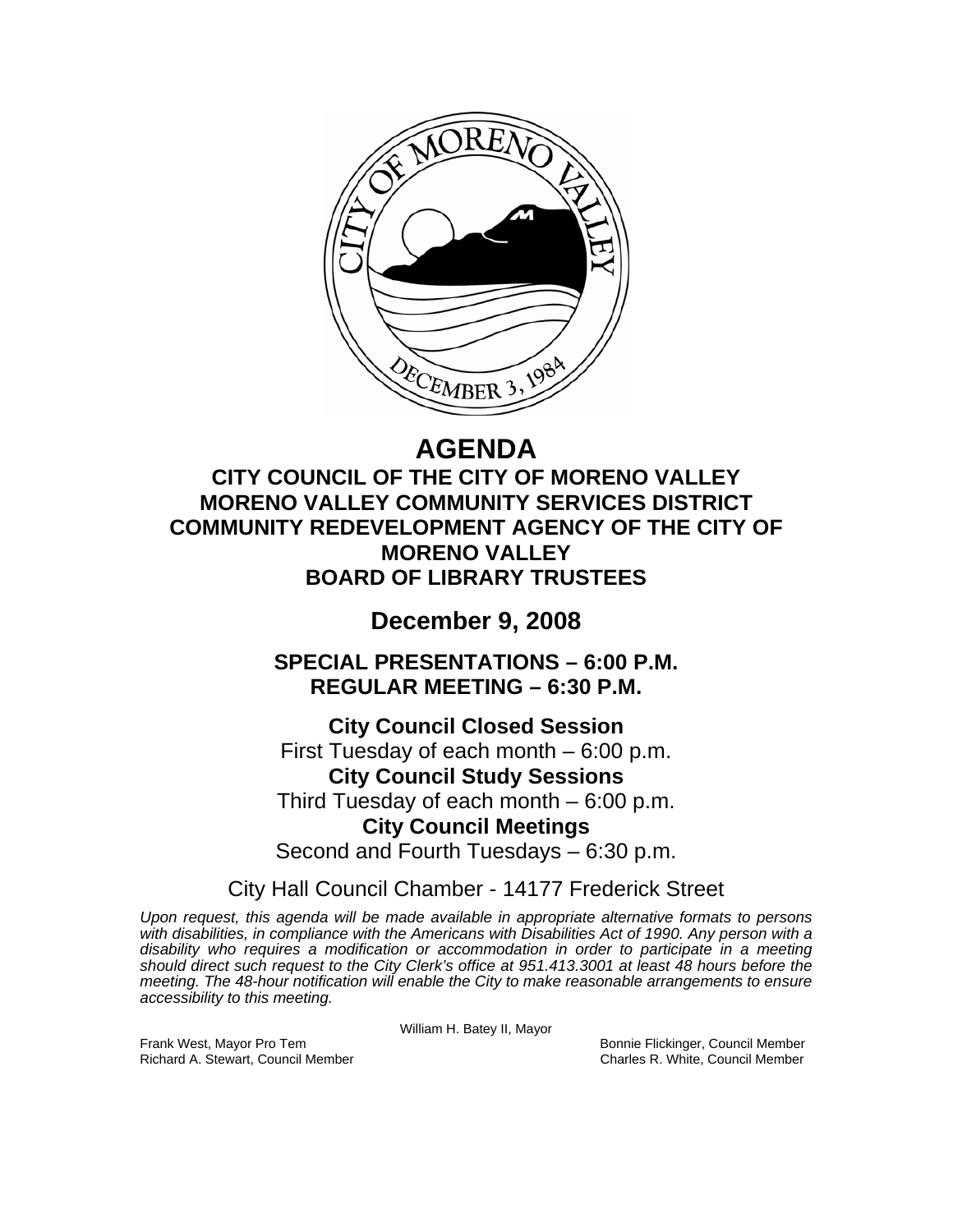## **AGENDA CITY COUNCIL OF THE CITY OF MORENO VALLEY December 9, 2008**

## **CALL TO ORDER**

## SPECIAL PRESENTATIONS

- 1. Child Care Grant Children Holiday Singers
- 2. Recognition of 1st Annual Photo Contest Winners
- 3. Proclamation Recognizing Steven M. Chapman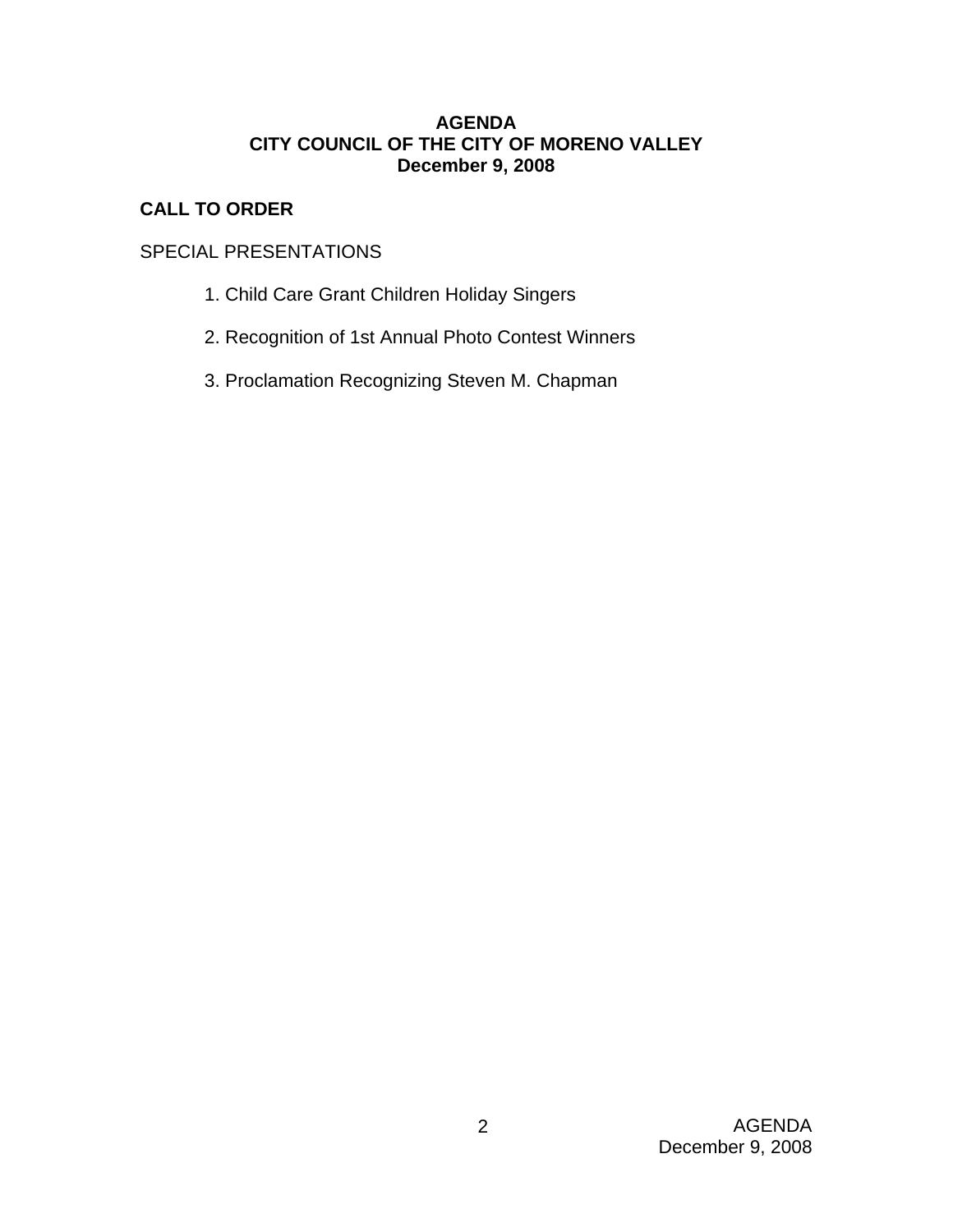#### **AGENDA JOINT MEETING OF THE CITY COUNCIL OF THE CITY OF MORENO VALLEY MORENO VALLEY COMMUNITY SERVICES DISTRICT COMMUNITY REDEVELOPMENT AGENCY OF THE CITY OF MORENO VALLEY AND THE BOARD OF LIBRARY TRUSTEES**

#### **REGULAR MEETING - 6:30 PM DECEMBER 9, 2008**

#### **CALL TO ORDER**

(Joint Meeting of the City Council, Community Services District, Community Redevelopment Agency, and the Board of Library Trustees - actions taken at the Joint Meeting are those of the Agency indicated on each Agenda item)

#### **PLEDGE OF ALLEGIANCE**

**INVOCATION** - Pastor Moseis Rodriguez, Covenant Community Church

**ROLL CALL** 

#### **INTRODUCTIONS**

#### **SPECIAL ORDER OF BUSINESS – 6:30 P.M.**

1. RESOLUTION CERTIFYING GENERAL MUNICIPAL ELECTION RESULTS (Report of: City Clerk's Department)

**Recommendation:** That the City Council adopt Resolution No. 2008-126 reciting the facts of the General Municipal Election held November 4, 2008, declaring the results and such other matters as provided by law.

#### Resolution No. 2008-126

A Resolution of the City Council of the City of Moreno Valley, California, Reciting the Facts of the General Municipal Election Held November 4, 2008 Declaring the Results and Such Other Matters as Provided by Law

- 2. Swearing-in of Council Members Elect (Report of: City Clerk's Department)
- 3. City Council Reorganization Selection of Mayor and Mayor Pro Tem (Report of: City Clerk's Department)

**Recommendation:** That the City Council conduct the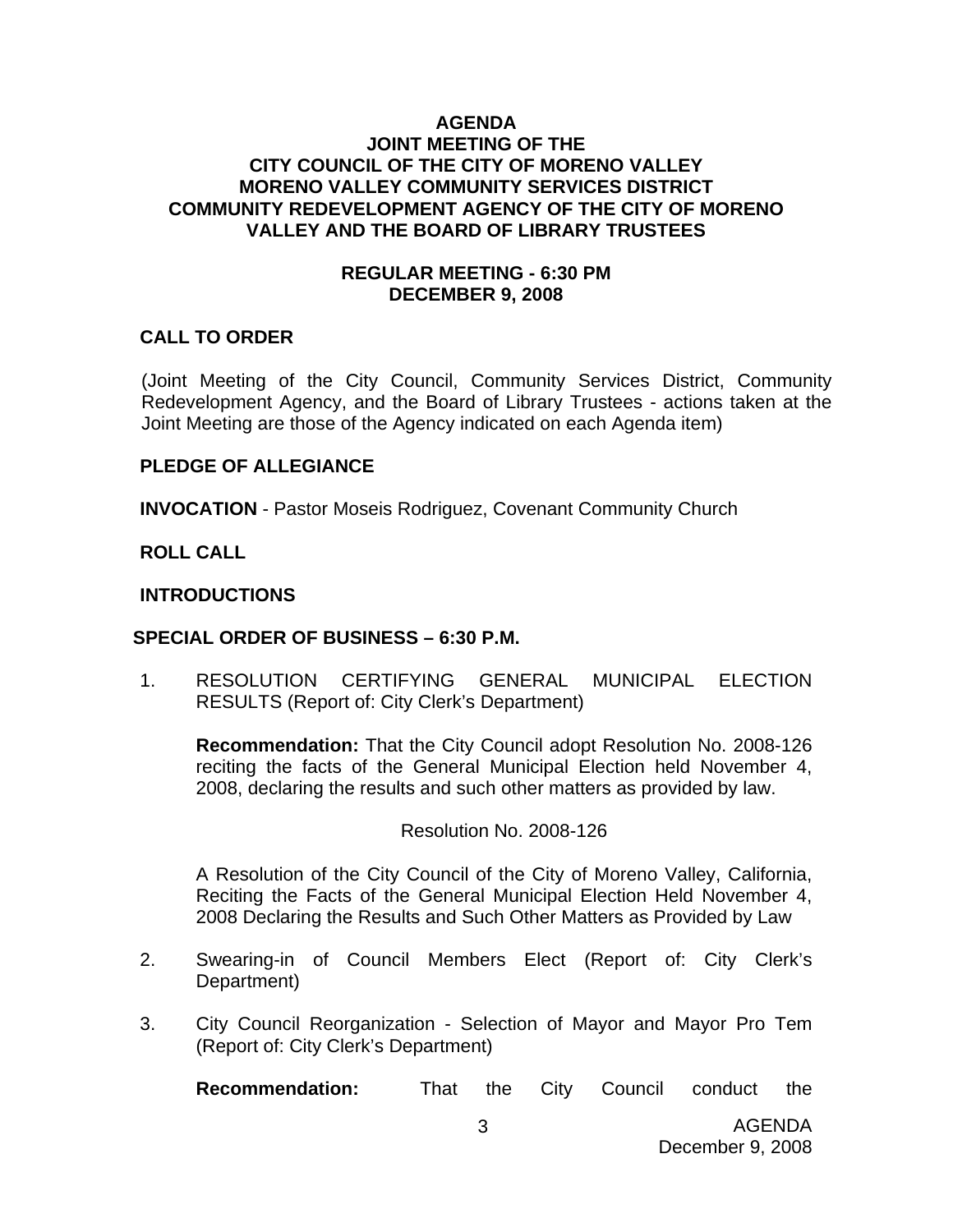reorganization of the City Council by selecting two Council Members to serve one-year terms respectively as Mayor and Mayor Pro Tem.

PUBLIC COMMENTS ON MATTERS ON THE AGENDA WILL BE TAKEN UP AS THE ITEM IS CALLED FOR BUSINESS, BETWEEN STAFF'S REPORT AND CITY COUNCIL DELIBERATION (SPEAKER SLIPS MAY BE TURNED IN UNTIL THE ITEM IS CALLED FOR BUSINESS.)

PUBLIC COMMENTS ON MATTERS NOT ON THE AGENDA UNDER THE JURISDICTION OF THE CITY COUNCIL WILL BE HEARD PRIOR TO CITY COUNCIL REPORTS AND CLOSING COMMENTS. IN THE EVENT THAT THE AGENDA ITEM FOR SUCH PUBLIC COMMENTS HAS NOT BEEN CALLED BY 9:00 P.M., IT SHALL BE CALLED AS THE NEXT ITEM OF BUSINESS FOLLOWING THE CONCLUSION OF ANY ITEM BEING HEARD AT 9:00 P.M.

Those wishing to speak should submit a BLUE speaker slip to the Bailiff. There is a three-minute time limit per person. All remarks and questions shall be addressed to the presiding officer or to the City Council and not to any individual Council member, staff member or other person.

#### **JOINT CONSENT CALENDARS (SECTIONS A-D)**

All items listed under the Consent Calendars, Sections A, B, C, and D are considered to be routine and non-controversial, and may be enacted by one motion unless a member of the Council, Community Services District, Redevelopment Agency or the Board of Library Trustees requests that an item be removed for separate action. The motion to adopt the Consent Calendars is deemed to be a separate motion by each Agency and shall be so recorded by the City Clerk. Items withdrawn for report or discussion will be heard after public hearing items.

## **A CONSENT CALENDAR - CITY COUNCIL**

- A.1 ORDINANCES READING BY TITLE ONLY **Recommendation:** Waive reading of all Ordinances.
- A.2 MINUTES REGULAR MEETING OF NOVEMBER 25, 2008 (Report of: City Clerk Department)

## **Recommendation:**

Approve as submitted.

A.3 CITY COUNCIL REPORTS ON REIMBURSABLE ACTIVITIES (Report of: City Clerk's Department)

#### **Recommendation:**

Receive and file the reports on reimbursable activities for the period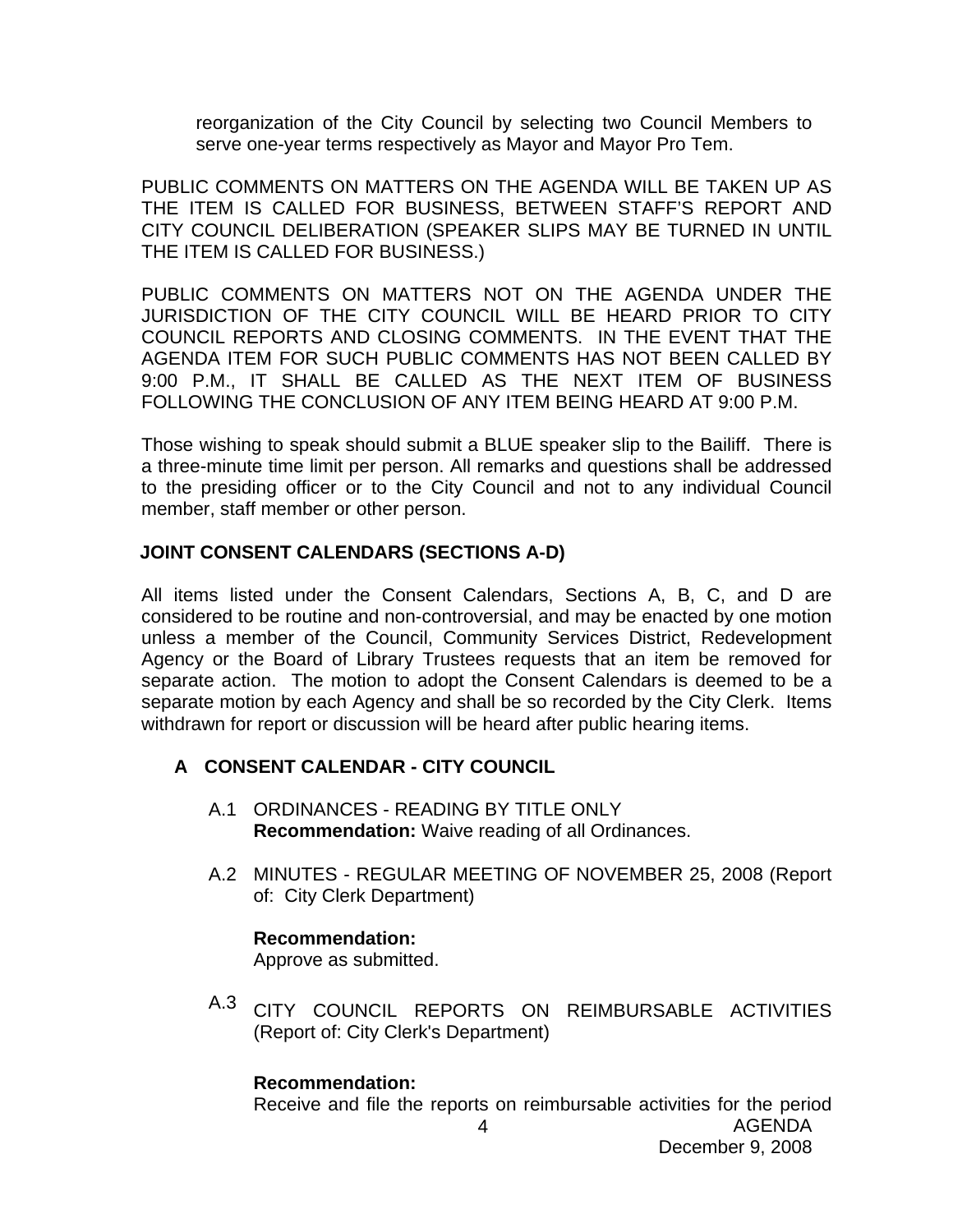of November 19 - December 2, 2008.

A.4 2008 LEGISLATIVE UPDATE (Report of: City Manager's Office)

#### **Recommendation:**

Receive and file the informational report.

A.5 TRACT MAP 22889 – REDUCE FAITHFUL PERFORMANCE BOND AND ADOPT THE RESOLUTION AUTHORIZING ACCEPTANCE OF THE PUBLIC IMPROVEMENTS AS COMPLETE AND ACCEPTING MOONLIGHT DRIVE, HALF-MOON COURT, CONSTELLATION WAY AND THE PORTIONS OF ORION WAY, EMMA LANE, KRAMERIA AVENUE AND INDIAN STREET ASSOCIATED WITH THE PROJECT INTO THE CITY'S MAINTAINED STREET SYSTEM; DEVELOPER – WINDSTORM V, INC., UPLAND, CA 91786 (Report of: Public Works Department)

## **Recommendation:**

1. Adopt Resolution No. 2008-127 authorizing the acceptance of the public improvements for Tract Map 22889 as complete and accepting Moonlight Drive, Half-Moon Court, Constellation Way and the portions of Orion Way, Emma Lane, Krameria Avenue and Indian Street associated with the project into the City's maintained street system; and

#### Resolution No. 2008-127

A Resolution of the City Council of the City of Moreno Valley, California, Authorizing the Acceptance of the Public Improvements for Tract Map 22889 as Complete and Accepting Moonlight Drive, Half-Moon Court, Constellation Way and the Portions of Orion Way, Emma Lane, Krameria Avenue and Indian Street Associated with the Project into the City's Maintained Street System.

- 2. Authorize the City Engineer to execute the 90% reduction to the Faithful Performance Bond, exonerate the Material and Labor Bond in 90 days if there are no stop notices or liens on file with the City Clerk, and exonerate the final 10% of the Faithful Performance Bond in one year when all clearances are received.
- A.6 APPROVAL OF CHECK REGISTER FOR OCTOBER, 2008 (Report of: Financial & Administrative Services Department)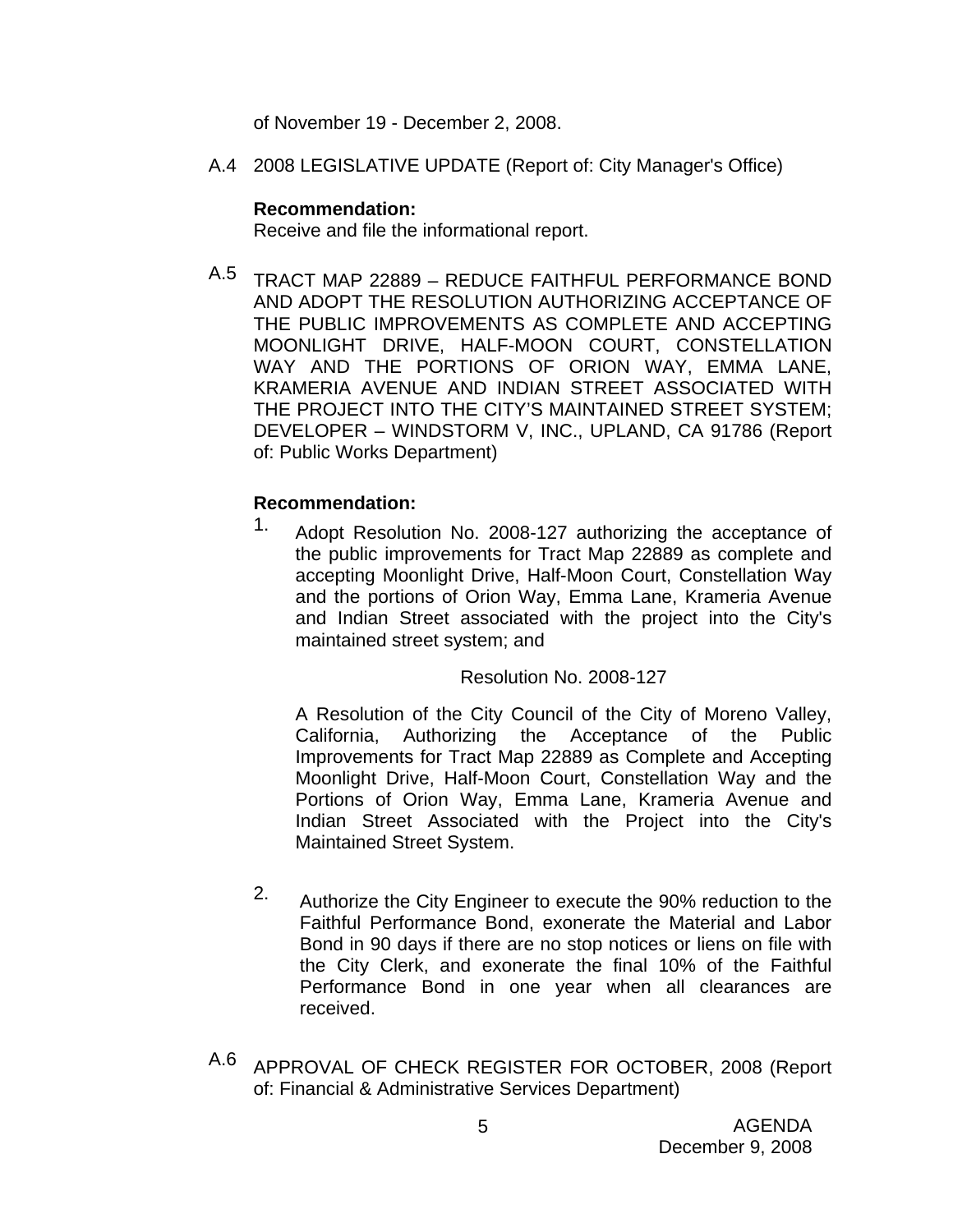### **Recommendation:**

Adopt Resolution No. 2008-128, approving the Check Register for the month of October, 2008 in the amount of \$15,540,976.82.

### Resolution No. 2008-128

A Resolution of the City Council of the City of Moreno Valley, California, Approving the Check Register for the Month of October, 2008.

A.7 ACCEPTANCE OF THE 2008 COPS TECHNOLOGY PROGRAM GRANT (Report of: Police Department)

## **Recommendation:**

- 1. Adopt the proposed use of the 2008 COPS Technology Program Grant;
- 2. Approve acceptance of the 2008 COPS Technology Program Grant in the amount of \$140,295 from the U.S. Department of Justice, Community Oriented Policing Services, and;
- 3. Approve the purchase and installation of Automated License Plate Recognition equipment, digital wireless pole-mounted cameras, digital cameras, an electronic barcode equipment inventory system, 8 GB flash drives, and radio ear pieces.
- A.8 SECOND AMENDMENT TO AGREEMENT FOR PROFESSIONAL CONSULTANT SERVICES FOR PERRIS BOULEVARD WIDENING FROM PERRIS VALLEY STORM DRAIN LATERAL "B" TO CACTUS AVENUE PROJECT NO. 11-41570125 (Report of: Public Works Department)

## **Recommendation:**

1. Approve the Second Amendment to Agreement for Professional Consultant Services with LAN Engineering Corporation (LAN), 1887 Business Center Drive, Suite 6, San Bernardino, CA 92408 to provide Phase II - Plans, Specifications, and Estimates (PS&E) and Phase III - Construction Phase Services for the Perris Boulevard Widening from Perris Valley Storm Drain Lateral "B" to Cactus Avenue;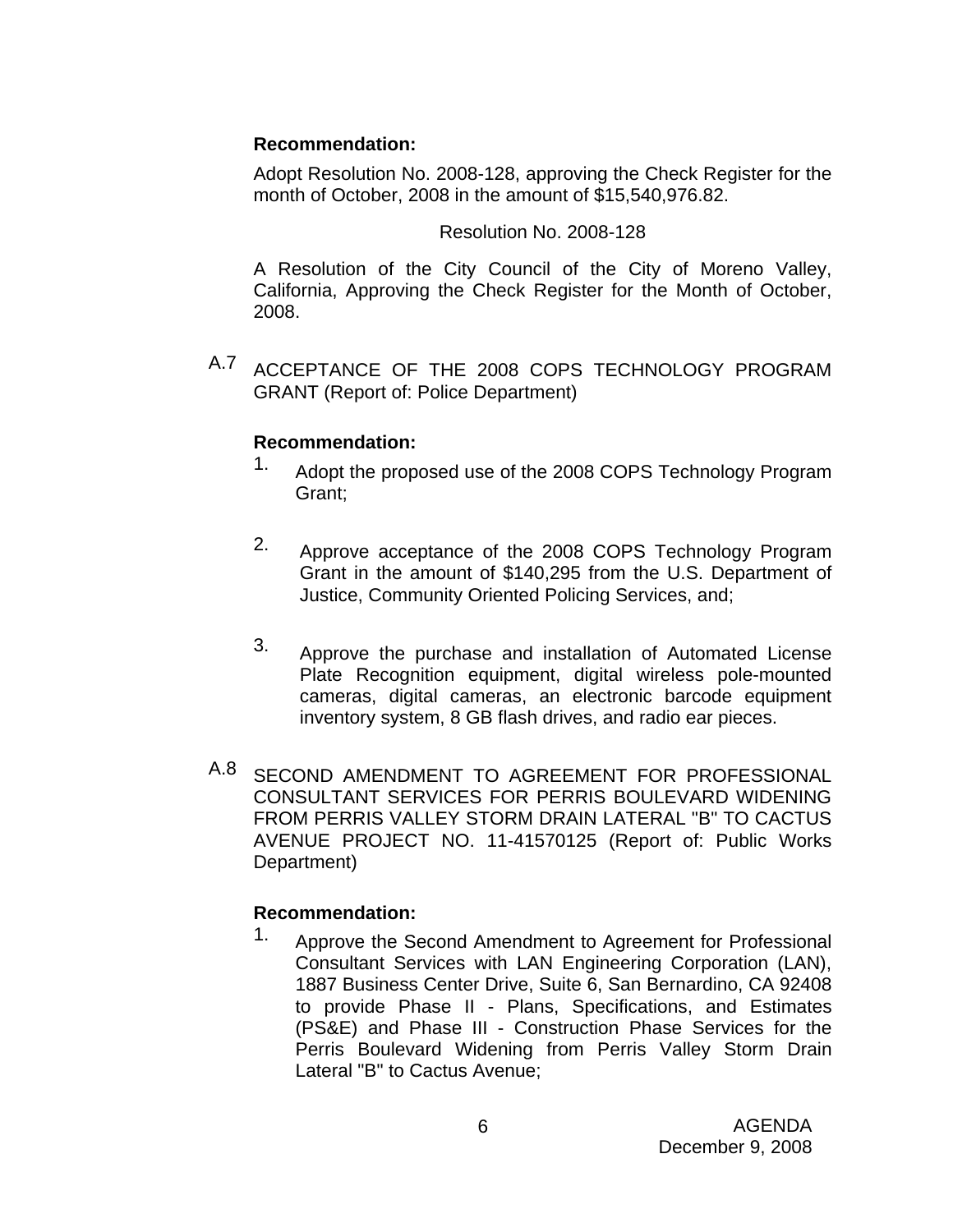- 2. Authorize the City Manager to execute the Second Amendment to Agreement for Professional Consultant Services with LAN; and
- 3. Authorize an increase to the Purchase Order with LAN in the amount of \$516,285 when the agreement has been signed by all parties (Account No. 415.70125).
- **B** CONSENT CALENDAR COMMUNITY SERVICES DISTRICT
	- B.1 ORDINANCES READING BY TITLE ONLY **Recommendation:** Waive reading of all Ordinances.
	- B.2 MINUTES REGULAR MEETING OF NOVEMBER 25, 2008 (Report of: City Clerk's Department)

#### **Recommendation:**

Approve as submitted.

B.3 AWARD OF CONTRACT – MORENO VALLEY COMMUNITY SERVICES DISTRICT PROJECT NO. E-1/09 – MAINTENANCE OF HIGH-SERVICE-LEVEL PARKWAY LANDSCAPING AND IRRIGATION – TOWNGATE (Report of: Public Works Department)

## **Recommendation:**

1. Acting in their capacity as the Board of Directors of the Moreno Valley Community Services District (MVCSD):

Approve the Agreement for MVCSD Project E-1/09 (the "Agreement") with Spectrum Care Landscape and Irrigation Management, Inc., Foothill Ranch, California;

- 2. Authorize the President of the MVCSD Board to execute said Agreement with Spectrum Care Landscape and Irrigation Management, Inc., and;
- 3. Authorize the Purchasing Division Manager on July 1, 2009, to issue purchase orders to Spectrum Care Landscape and Irrigation Management, Inc. in the amounts of: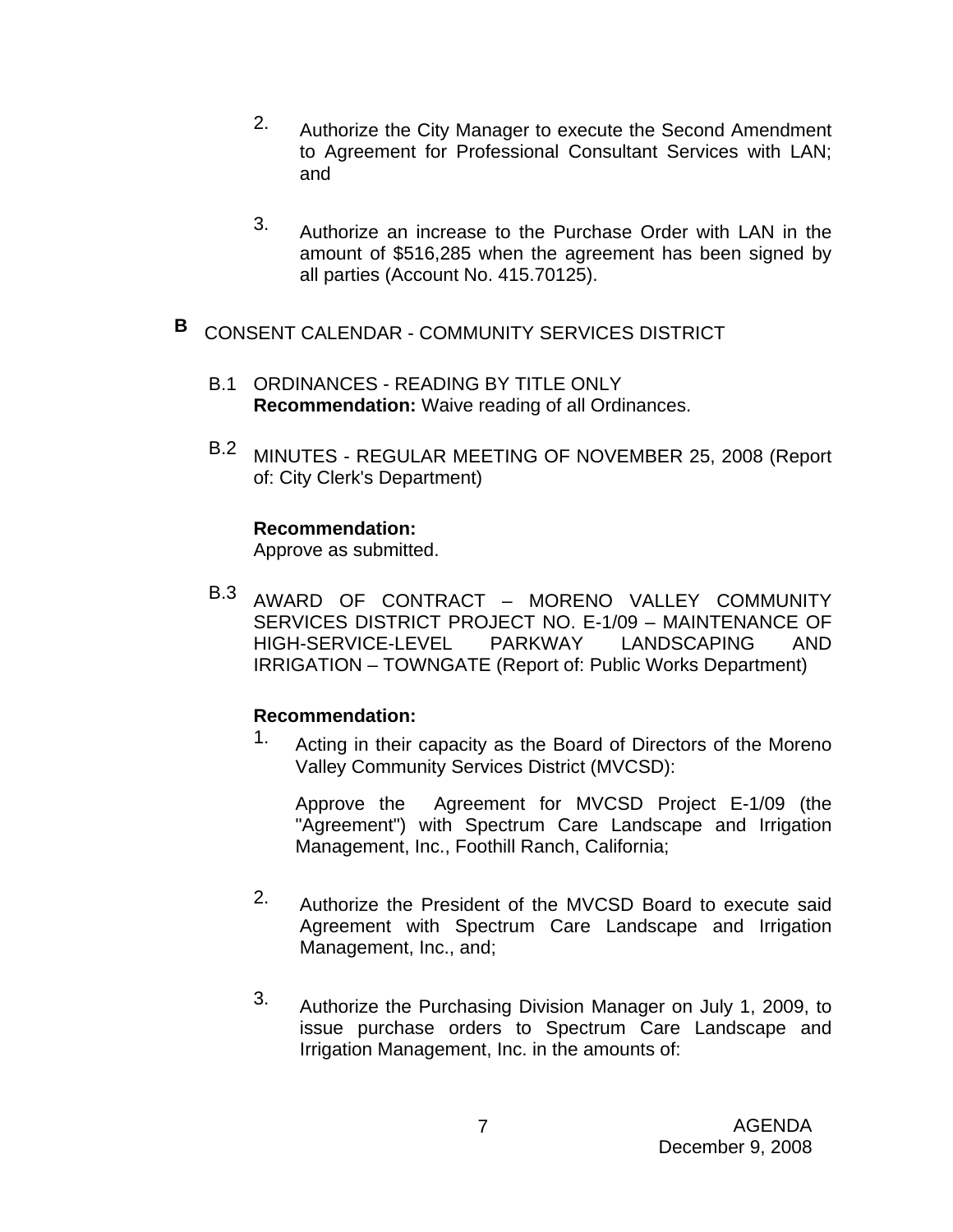- a. ONE HUNDRED FORTY-EIGHT THOUSAND AND 00/100 (\$148,000.00) DOLLARS for twelve (12) months of base maintenance services; and
- b. NINE THOUSAND SIX HUNDRED FIFTEEN AND 00/100 (\$9,615.00) DOLLARS for anticipated Additional Work, per Section 2. Paragraph e. of Agreement Exhibit C.

## **C CONSENT CALENDAR - COMMUNITY REDEVELOPMENT AGENCY**

- C.1 ORDINANCES READING BY TITLE ONLY **Recommendation:** Waive reading of all Ordinances.
- C.2 MINUTES REGULAR MEETING OF NOVEMBER 25, 2008 (Report of: City Clerk's Department)

**Recommendation:**  Approve as submitted.

## **D CONSENT CALENDAR - BOARD OF LIBRARY TRUSTEES**

- D.1 ORDINANCES READING BY TITLE ONLY **Recommendation:** Waive reading of all Ordinances.
- D.2 MINUTES REGULAR MEETING OF NOVEMBER 25, 2008 (Report of: City Clerk's Department)

#### **Recommendation:**

Approve as submitted.

## **E PUBLIC HEARINGS**

Questions or comments from the public on a Public Hearing matter are limited to five minutes per individual and must pertain to the subject under consideration. Those wishing to speak should complete and submit a GOLDENROD speaker slip to the Bailiff.

E.1 A PUBLIC HEARING REGARDING PA08-0071 AND P08-089, A GENERAL PLAN AMENDMENT AND SPECIFIC PLAN AMENDMENT TO CHANGE THE LAND USE OF FOUR PARCELS FROM COMMUNITY COMMERCIAL (CC) TO RESIDENTIAL/OFFICE (R/O) AND VILLAGE OFFICE/RESIDENTIAL (VOR) UNDER THE VILLAGE SPECIFIC PLAN (SP 204). THE PARCELS ARE LOCATED AT 12411, 12425, 12437 AND 12449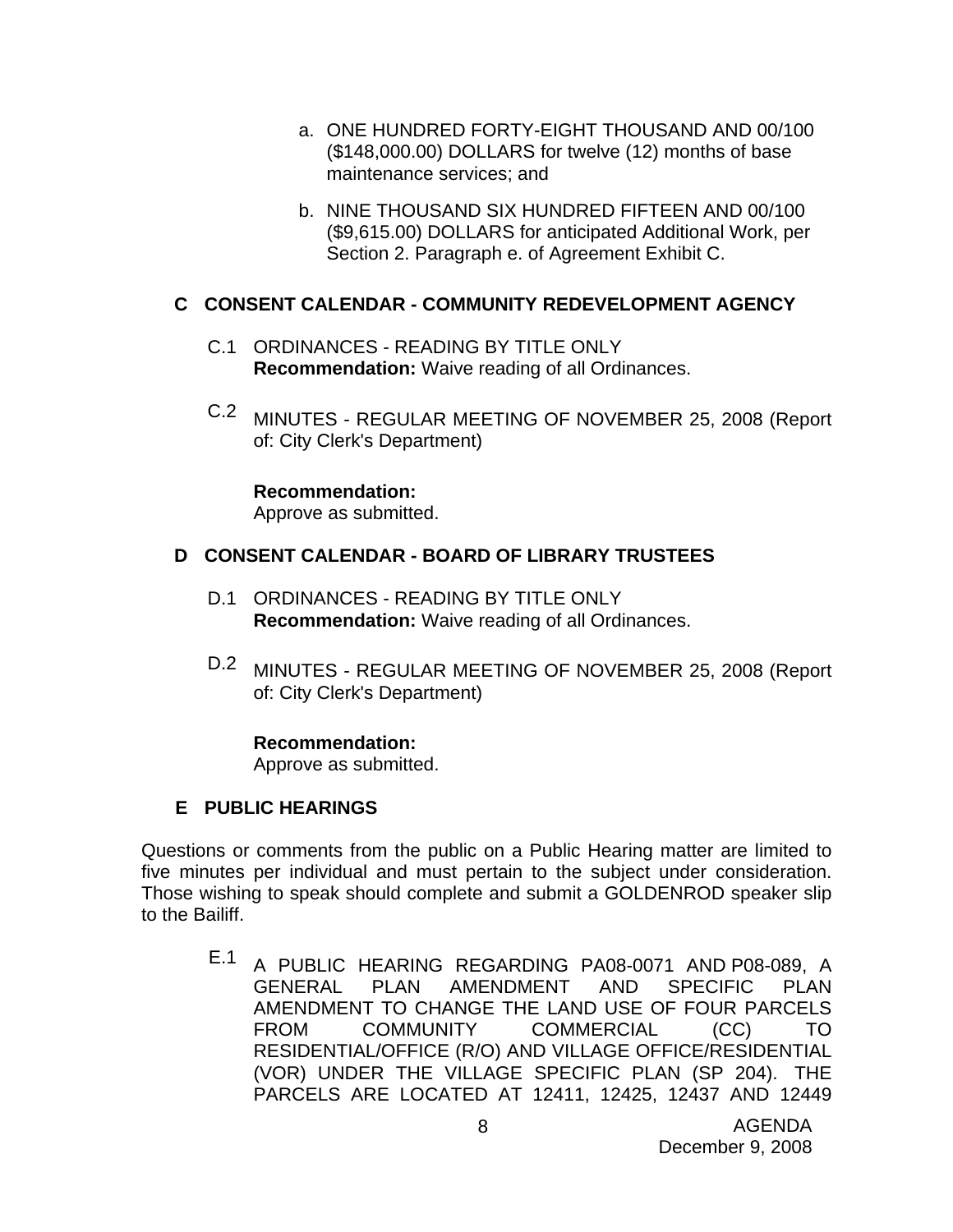LORAINE TERRACE AND ALL HAVE EXISTING SINGLE FAMILY RESIDENCES. (Report of: Community Development Department)

## **Recommendation that the City Council:**

- 1. Recognize that PA08-0071 (General Plan Amendment) and P08-089 (Specific Plan Amendment) qualify as exemptions in accordance with CEQA Guidelines, Section 15305 (Minor Alterations in Land Use Limitation);
- 2. Introduce Ordinance No. 783 approving a Specific Plan Amendment (P08-089) to change the land use from Community Commercial (CC) to Village Office/Residential (VOR) within the Village Specific Plan (SP 204) based on the findings in the Ordinance; and

## Ordinance No. 783

An Ordinance of the City Council of the City of Moreno Valley, California, Approving P08-089 (Specific Plan Amendment) to Change the Land Use District from Community Commercial (CC) to Village Office/Residential (VOR) within the Village Specific Plan (SP 204) for Four Parcels Located at 12411, 12425, 12437 and 12449 Loraine Terrace.

3. Approve Resolution No. 2008-129 approving PA08-0071, thereby establishing General Plan Land Use Map designations for certain properties as described in the Resolution, and the revised General Plan Maps as attached to the Resolution as Exhibit A.

#### Resolution No. 2008-129

A Resolution of the City Council of the City of Moreno Valley Recommending that the City Council Approve Application Numbers PA08-0071 (General Plan Amendment) and P08-089 (Specific Plan Amendment) to Change the Land Use From Community Commercial (CC) to Residential/Office (R/O) in the General Plan and Village Office/Residential (VOR) within the Village Specific Plan (SP 204) for 12411, 12425, 12437 and 12449 Loraine Terrace.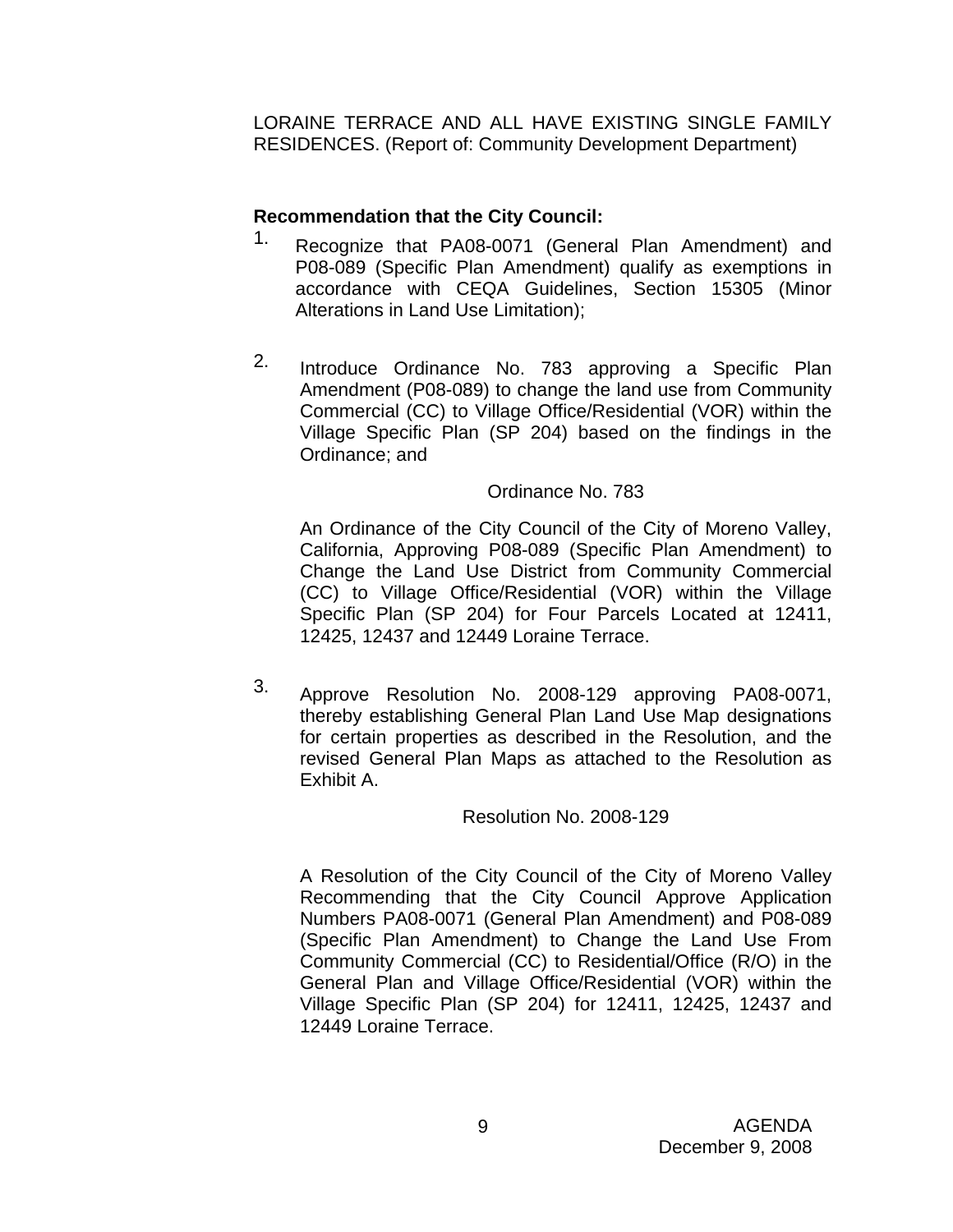E.2 PUBLIC HEARING REGARDING MAIL BALLOT PROCEEDINGS FOR: PARK PLACE REALTY (APN 479-030-048) - BALLOTING FOR NPDES; TPM 33152 - BALLOTING FOR NPDES AND CSD ZONE M; TWO-BUILDING COMMERCIAL CENTER (APN 484-020-007) - BALLOTING FOR NPDES AND CSD ZONE M; AND RITE AID PHARMACY (APN 478-070-025) - BALLOTING FOR NPDES AND CSD ZONE M (Report of: Public Works Department)

#### **Recommendation that the City Council:**

1. Staff recommends that the Mayor and Members of the City of Moreno Valley City Council, after conducting the public hearing and accepting public testimony:

a. Direct the City Clerk to tabulate the National Pollutant Discharge Elimination System (NPDES) ballots for Park Place Realty — Assessor Parcel Map (APN) 479-030-048, Tentative Parcel Map (TPM) 33152, Two-Building Commercial Center - APN 484-020-007, and Rite Aid Pharmacy - APN 478-070-025;

b. Verify and accept the results of the mail ballot proceedings as identified on the Official Tally Sheet and attached APN listing;

c. Receive and file with the City Clerk's office the accepted Official Tally Sheet and APN listing; and

d. If approved, authorize and impose the NPDES maximum commercial/industrial regulatory rate to Park Place Realty, TPM 33152, Two-Building Commercial Center, and Rite Aid Pharmacy.

2. Staff recommends that the President and Members of the Board of Directors of the Moreno Valley CSD (CSD Board), after conducting the public hearing and accepting public testimony:

a. Direct the Secretary of the CSD Board (City Clerk) to tabulate the CSD Zone M ballot for TPM 33152, Two-Building Commercial Center, and Rite Aid Pharmacy;

b. Verify and accept the result of the mail ballot proceeding as identified on the Official Tally Sheet and attached APN listing;

c. Receive and file with the City Clerk's office the accepted Official Tally Sheet and APN listing; and

d. If approved, authorize and impose the CSD Zone M (Commercial, Industrial, and Multifamily Improved Median Maintenance) annual charge for TPM 33152, Two-Building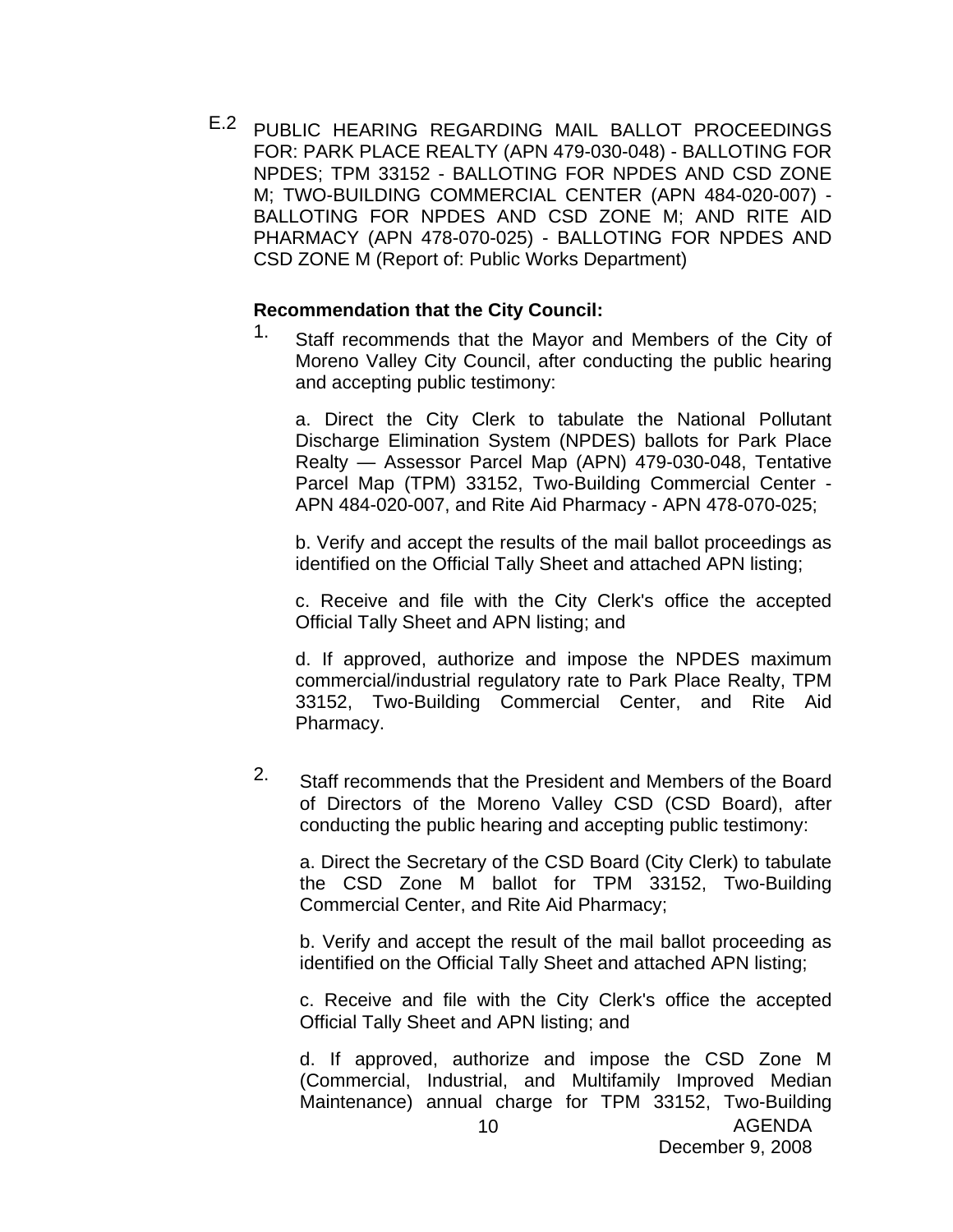Commercial Center, and Rite Aid Pharmacy.

## **F ITEMS REMOVED FROM CONSENT CALENDARS FOR DISCUSSION OR SEPARATE ACTION**

## **G REPORTS**

- G.1 CITY COUNCIL REPORTS ON REGIONAL ACTIVITIES (Informational Oral Presentation - not for Council action)
	- a. Report on March Joint Powers Commission (MJPA) by Council Member Stewart
- G.2 APPOINTMENT TO THE PARKS AND RECREATION COMMISSION (Report of: City Clerk's Department)

## **Recommendation that the City Council**

- 1. Appoint one member to the Parks and Recreation Commission with a term expiring June 30, 2010;
- 2. If appointment is not made, declare the position vacant and authorize the City Clerk to re-notice the position as vacant.
- G.3 CITY MANAGER'S REPORT (Informational Oral Presentation not for Council action)

## **H LEGISLATIVE ACTIONS**

- H.1 ORDINANCES 1ST READING AND INTRODUCTION NONE
- H.2 ORDINANCES 2ND READING AND ADOPTION NONE
- H.3 ORDINANCES URGENCY ORDINANCES NONE
- H.4 RESOLUTIONS NONE

PUBLIC COMMENTS **ON ANY SUBJECT NOT ON THE AGENDA** UNDER THE JURISDICTION OF THE CITY COUNCIL

Those wishing to speak should complete and submit a BLUE speaker slip to the Bailiff. There is a three-minute time limit per person. All remarks and questions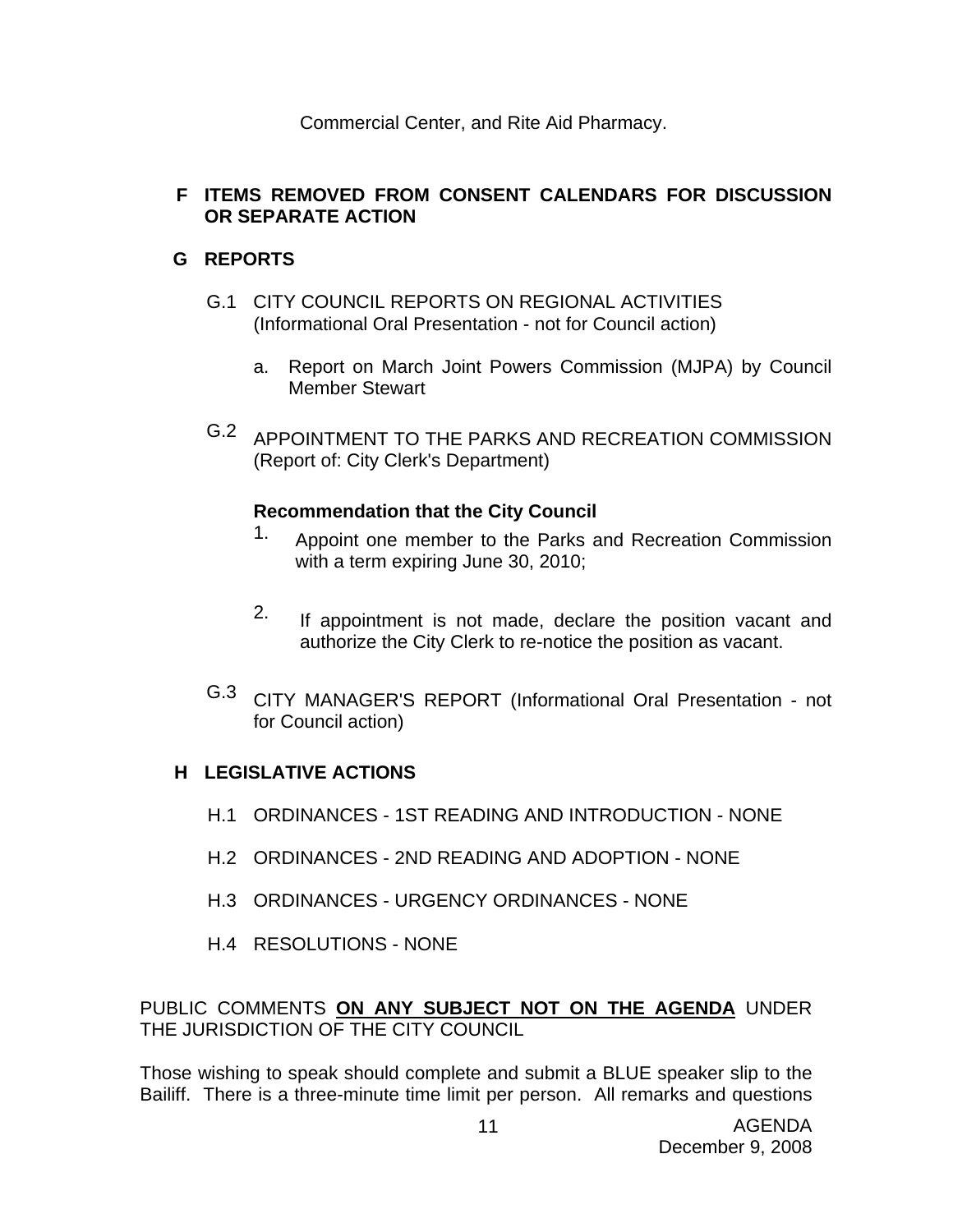shall be addressed to the presiding officer or to the City Council and not to any individual Council member, staff member or other person.

#### **CLOSING COMMENTS AND/OR REPORTS OF THE CITY COUNCIL, COMMUNITY SERVICES DISTRICT, OR COMMUNITY REDEVELOPMENT AGENCY**

**\*Materials related to an item on this Agenda submitted to the City Council/Community Services District/Community Redevelopment Agency or the Board of Library Trustees after distribution of the agenda packet are available for public inspection in the City Clerk's office at 14177 Frederick Street during normal business hours.**